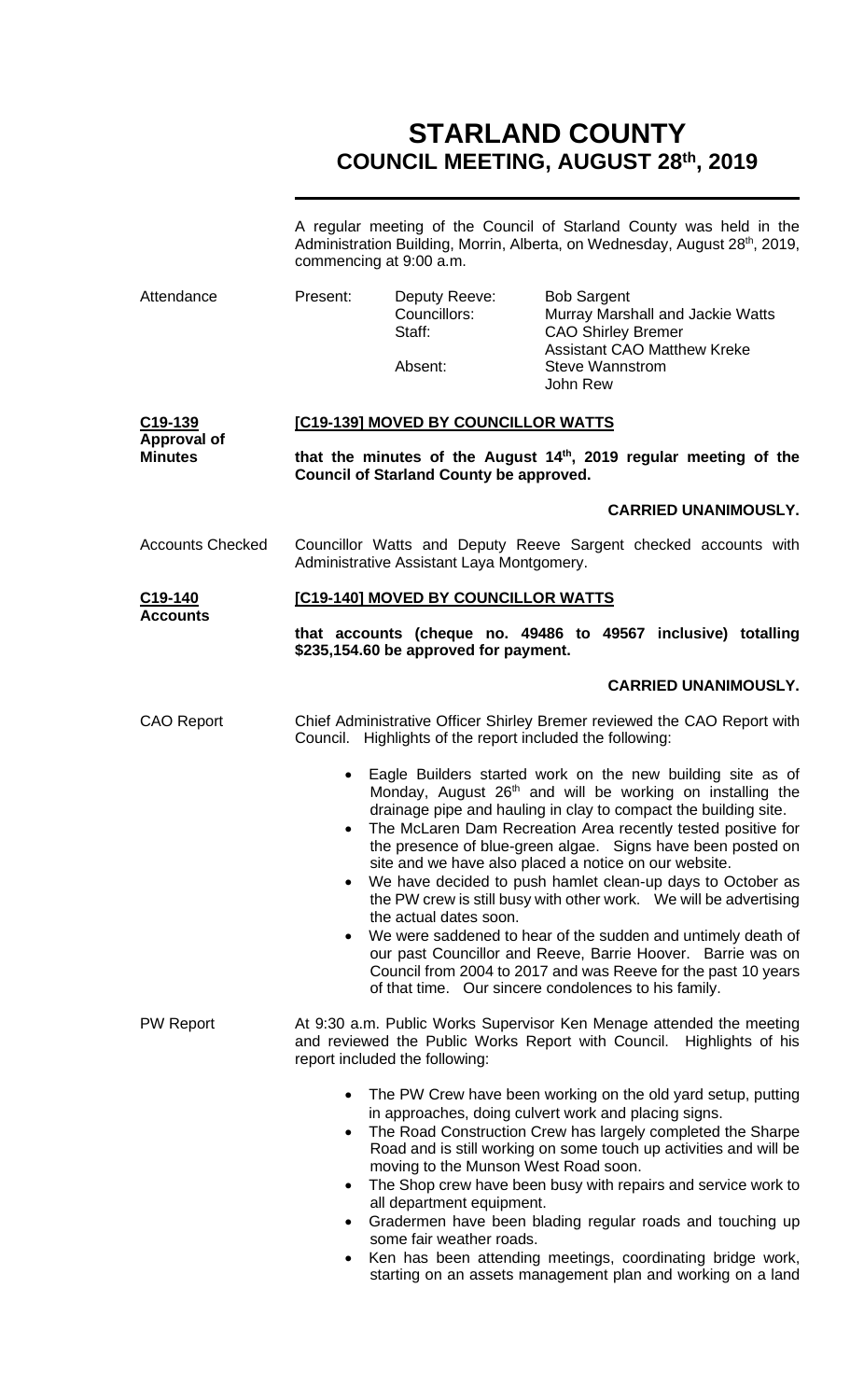purchase.

| Departure                                                                          | At 11:00 a.m. Ken departed from the meeting.                                                                                                                                                                                                                                                                                                                                                                                                                                                                                                  |  |  |  |  |  |
|------------------------------------------------------------------------------------|-----------------------------------------------------------------------------------------------------------------------------------------------------------------------------------------------------------------------------------------------------------------------------------------------------------------------------------------------------------------------------------------------------------------------------------------------------------------------------------------------------------------------------------------------|--|--|--|--|--|
| <b>MS Report</b>                                                                   | At 11:02 a.m. Municipal Services Manager Riep attended the meeting and<br>reviewed the MS report with Council. Highlights include the following:                                                                                                                                                                                                                                                                                                                                                                                              |  |  |  |  |  |
|                                                                                    | Progress on the Morrin Bridge will now result in the access to<br>$\bullet$<br>the Starland Campground to be impacted and require the<br>closure until the roadway is completed and paved. The timeline<br>for the closure is Mid-September and will be closed for at least a<br>month.                                                                                                                                                                                                                                                       |  |  |  |  |  |
|                                                                                    | We had a failure to a portion of the PVC piping in the CLV Truck<br>$\bullet$<br>Fill station. This required the replacement of a major portion of<br>the main feed header piping in the station for the rural supply<br>line.<br>We have received an application and offer to purchase some lots<br>$\bullet$<br>from the County in the Hamlet of Michichi. We presently own 4<br>lots in Block 3 of Michichi, however, most of the lots are isolated<br>and cannot be developed under our Land Use Bylaw due to the<br>service restriction. |  |  |  |  |  |
|                                                                                    |                                                                                                                                                                                                                                                                                                                                                                                                                                                                                                                                               |  |  |  |  |  |
|                                                                                    | We have entered into a one year trial rental of an air analyser<br>$\bullet$<br>device that was lost in the fire. The equipment is essential to<br>the safe entry of persons in confined spaces or where the<br>environment may be compromised.                                                                                                                                                                                                                                                                                               |  |  |  |  |  |
| C <sub>19</sub> -141                                                               | [C19-141] MOVED BY COUNCILLOR MARHSALL                                                                                                                                                                                                                                                                                                                                                                                                                                                                                                        |  |  |  |  |  |
| <b>Water</b><br><b>Conference</b>                                                  | that Municipal Services Manager Riep be authorized to attend the<br>Western Canada Water Conference in Edmonton from September 17th<br>to 20th and that registration and expenses be paid.                                                                                                                                                                                                                                                                                                                                                    |  |  |  |  |  |
|                                                                                    | <b>CARRIED UNANIMOUSLY.</b>                                                                                                                                                                                                                                                                                                                                                                                                                                                                                                                   |  |  |  |  |  |
| <b>MSI</b>                                                                         | Notification was received from Municipal Affairs that Starland County's<br>approved 2019 interim grant allocations for MSI Capital is \$866,311 and<br>MSI Operating is \$112,457. As well a Gas Tax Fund allocation of<br>\$233,460.                                                                                                                                                                                                                                                                                                         |  |  |  |  |  |
| <b>Tax Notice</b><br>Complaint                                                     | Irene and Glenn Arnold of Starland County have written to Council<br>requesting a reduction in their tax bill which has increased substantially this<br>last year. In addition to the tax increases levied by the County the property<br>in question has also seen a large increase in its assessment year over year.<br>The Arnolds do not believe the increase is justified.                                                                                                                                                                |  |  |  |  |  |
| Bylaws 1139, 1140<br>and 1141                                                      | Bylaws 1139, 1140, and 1141 are the enabling Bylaws to enact the<br>proposed Intermunicipal Development Plans as reviewed by Council. The<br>plans will become Starland County's primary planning documents<br>supporting the development of lands identified in the plan areas for the three<br>villages of Delia, Morrin and Munson.                                                                                                                                                                                                        |  |  |  |  |  |
| C <sub>19</sub> -142<br><b>Bylaw 1139-</b><br><b>Motion to</b><br><b>Establish</b> | [C19-142] MOVED BY COUNCILLOR WATTS                                                                                                                                                                                                                                                                                                                                                                                                                                                                                                           |  |  |  |  |  |
|                                                                                    | that Bylaw 1139, for the purpose of adopting an intermunicipal<br>development plan between the Village of Delia and Starland County,<br>be established.                                                                                                                                                                                                                                                                                                                                                                                       |  |  |  |  |  |

**CARRIED UNANIMOUSLY.**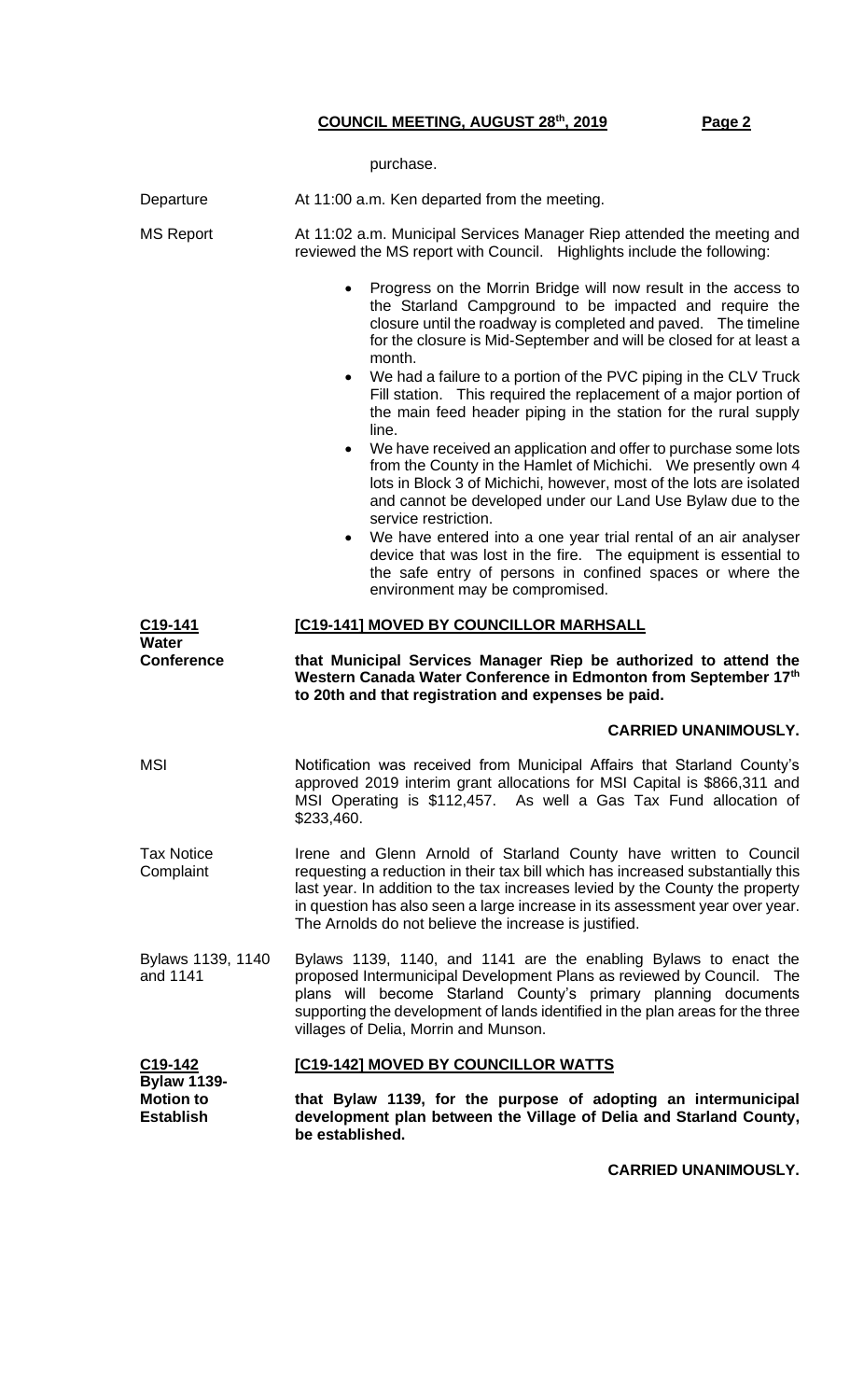|                                                                                    | COUNCIL MEETING, AUGUST 28th, 2019<br>Page 3                                                                                                                                                                                                                                                                                                                                                                                             |  |  |  |
|------------------------------------------------------------------------------------|------------------------------------------------------------------------------------------------------------------------------------------------------------------------------------------------------------------------------------------------------------------------------------------------------------------------------------------------------------------------------------------------------------------------------------------|--|--|--|
| C19-143<br><b>Bylaw 1139-</b>                                                      | [C19-143] MOVED BY COUNCILLOR MARHSALL                                                                                                                                                                                                                                                                                                                                                                                                   |  |  |  |
| 1 <sup>st</sup> Reading                                                            | that Bylaw 1139, for the purpose of adopting an intermunicipal<br>development plan between the Village of Delia and Starland County,<br>be given first reading.                                                                                                                                                                                                                                                                          |  |  |  |
|                                                                                    | <b>CARRIED UNANIMOUSLY.</b>                                                                                                                                                                                                                                                                                                                                                                                                              |  |  |  |
| C <sub>19</sub> -144<br><b>Bylaw 1140-</b><br><b>Motion to</b><br><b>Establish</b> | [C19-144] MOVED BY COUNCILLOR WATTS                                                                                                                                                                                                                                                                                                                                                                                                      |  |  |  |
|                                                                                    | that Bylaw 1140, for the purpose of adopting an intermunicipal<br>development plan between the Village of Morrin and Starland County,<br>be established.                                                                                                                                                                                                                                                                                 |  |  |  |
|                                                                                    | <b>CARRIED UNANIMOUSLY.</b>                                                                                                                                                                                                                                                                                                                                                                                                              |  |  |  |
| C <sub>19</sub> -145<br><b>Bylaw 1140-</b><br>1 <sup>st</sup> Reading              | [C19-145] MOVED BY COUNCILLOR MARHSALL                                                                                                                                                                                                                                                                                                                                                                                                   |  |  |  |
|                                                                                    | that Bylaw 1140, for the purpose of adopting an intermunicipal<br>development plan between the Village of Morrin and Starland County,<br>be given first reading.                                                                                                                                                                                                                                                                         |  |  |  |
|                                                                                    | <b>CARRIED UNANIMOUSLY.</b>                                                                                                                                                                                                                                                                                                                                                                                                              |  |  |  |
| C19-146                                                                            | [C19-146] MOVED BY COUNCILLOR WATTS                                                                                                                                                                                                                                                                                                                                                                                                      |  |  |  |
| <b>Bylaw 1141-</b><br><b>Motion to</b><br><b>Establish</b>                         | that Bylaw 1141, for the purpose of adopting an intermunicipal<br>development plan between the Village of Munson and Starland<br>County, be established.                                                                                                                                                                                                                                                                                 |  |  |  |
|                                                                                    | <b>CARRIED UNANIMOUSLY.</b>                                                                                                                                                                                                                                                                                                                                                                                                              |  |  |  |
|                                                                                    |                                                                                                                                                                                                                                                                                                                                                                                                                                          |  |  |  |
| C19-147                                                                            | [C19-147] MOVED BY COUNCILLOR MARHSALL                                                                                                                                                                                                                                                                                                                                                                                                   |  |  |  |
| <b>Bylaw 1141-</b><br>1 <sup>st</sup> Reading                                      | that Bylaw 1141, for the purpose of adopting an intermunicipal<br>development plan between the Village of Munson and Starland<br>County, be given first reading.                                                                                                                                                                                                                                                                         |  |  |  |
|                                                                                    | <b>CARRIED UNANIMOUSLY.</b>                                                                                                                                                                                                                                                                                                                                                                                                              |  |  |  |
| C19-148                                                                            | <b>[C19-148] MOVED BY COUNCILLOR WATTS</b>                                                                                                                                                                                                                                                                                                                                                                                               |  |  |  |
| <b>Public Hearing</b>                                                              | that a public hearing be held for Bylaws 1139, 1140, and 1141 on<br>September 18th at 2:00 p.m. in the Starland County administration<br>office in Morrin, AB.                                                                                                                                                                                                                                                                           |  |  |  |
|                                                                                    | <b>CARRIED UNANIMOUSLY.</b>                                                                                                                                                                                                                                                                                                                                                                                                              |  |  |  |
| <b>Financial Report</b>                                                            | At 1:15 p.m. Finance Manager Judy Fazekas attended the meeting to<br>review Starland County's revenues and expenditures to this point. She<br>noted that we are currently on budget, however there are several areas<br>which bear watching as we bump up against our budget limits. Additionally<br>several capital items were expensed in this year that were not budgeted for<br>that will require a motion for the 2019 Budget Year. |  |  |  |
| C <sub>19</sub> -149                                                               | [C19-149] MOVED BY COUNCILLOR WATTS                                                                                                                                                                                                                                                                                                                                                                                                      |  |  |  |
| <b>Capital</b><br><b>Expenditures</b>                                              | that the following items be added to the 2019 Capital Budget:                                                                                                                                                                                                                                                                                                                                                                            |  |  |  |

**CARRIED UNANIMOUSLY.**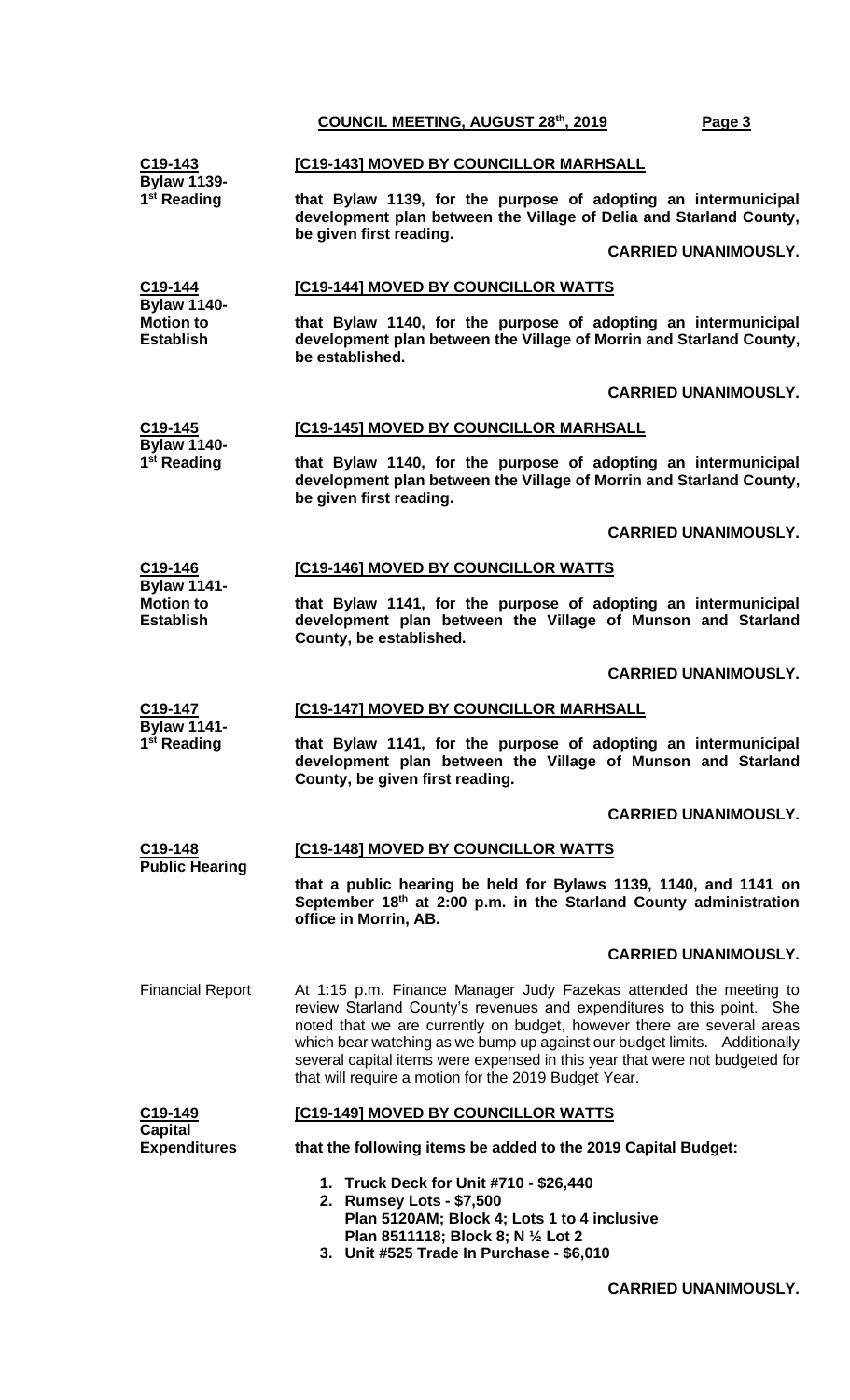| <b>Trochu Seniors</b><br>Meeting      | Trochu Seniors Housing is hosting a meeting on September 10 <sup>th</sup> , 2019 at<br>the Fellowship Center, Trochu, Alberta at 7:00 p.m.                                                                                                                                                                                                                                                                                                       |  |  |  |
|---------------------------------------|--------------------------------------------------------------------------------------------------------------------------------------------------------------------------------------------------------------------------------------------------------------------------------------------------------------------------------------------------------------------------------------------------------------------------------------------------|--|--|--|
| Highway 855                           | The County of Stettler is requesting that Starland County support its request<br>for improvements and upgrades to be made to Highway 855.                                                                                                                                                                                                                                                                                                        |  |  |  |
| C <sub>19</sub> -150                  | [C19-150] MOVED BY COUNCILLOR WATTS                                                                                                                                                                                                                                                                                                                                                                                                              |  |  |  |
| <b>Letter of Support</b>              | that Starland County issue a letter of support for Stettler County in<br>their request that Alberta Transportation upgrade Highway 855.                                                                                                                                                                                                                                                                                                          |  |  |  |
|                                       | <b>CARRIED UNANIMOUSLY.</b>                                                                                                                                                                                                                                                                                                                                                                                                                      |  |  |  |
| Highway 585                           | The Town of Trochu is requesting a meeting with Alberta Transportation to<br>discuss the deteriorating state of Highway 585. Starland County is also<br>requested to have a representative in attendance.                                                                                                                                                                                                                                        |  |  |  |
| Offer to Purchase                     | Starland County has received an offer to purchase from Thomas Welch of<br>Alberta for all lots which formerly hosted the Starland County Administration<br>Building in the Village of Morrin for \$50,000 including several conditions.                                                                                                                                                                                                          |  |  |  |
| $C19 - 151$                           | [C19-151] MOVED BY COUNCILLOR MARSHALL                                                                                                                                                                                                                                                                                                                                                                                                           |  |  |  |
| <b>Land Sale</b>                      | that Starland County sell Plan 4110 AJ; Block 1; Lots 6-9 in the Village<br>of Morrin to Thomas Welch of Morrin, Alberta for \$50,000 plus GST<br>without additional conditions.                                                                                                                                                                                                                                                                 |  |  |  |
|                                       | <b>CARRIED UNANIMOUSLY.</b>                                                                                                                                                                                                                                                                                                                                                                                                                      |  |  |  |
| <b>Tax Relief</b><br>Request          | Pine Cliff Energy has requested that it be allowed to pay its outstanding<br>taxes in 12 monthly instalments where the company would also receive an<br>exemption on late payment penalties.                                                                                                                                                                                                                                                     |  |  |  |
| <b>Shallow Gas</b><br><b>Taxation</b> | CAO Bremer and Deputy Reeve Sargent attended a recent information<br>session hosted by the RMA on the Provincial Governments recent changes<br>to the shallow gas taxation. The Province is mandating these changes<br>because industry has complained about the outdated assessment model.<br>Tax bills will be reduced by 35% on shallow gas pipelines and wells.<br>Guidelines and a sample resolution will be forthcoming for the reduction. |  |  |  |
| <b>RMA Scholarship</b>                | Starland County will be supporting the RMA Scholarship application of<br>Kimberly Schipper and Avery Smyh who are long-time residents of Starland<br>County.                                                                                                                                                                                                                                                                                     |  |  |  |
| <b>Fire Mutual Aid</b><br>Agreement   | Starland County is suggesting that the formula for cost splits between the<br>Village of Munson and Starland County contained in the Fire Mutual Aid<br>Agreement be adjusted to reflect Starland County's increased cost due to<br>the construction and operation of the Munson Fire Hall. The agreement<br>will be reviewed and updated retroactive to January 1 <sup>st</sup> , 2019.                                                         |  |  |  |
| <b>Nursing Skills</b><br>Weekend      | The Drumheller Standing Committee on Health in conjunction with the Rural<br>Health Professionals Association will be hosting 65 nursing students for a<br>skills weekend at the Drumheller Health Complex and are looking for<br>donations.                                                                                                                                                                                                     |  |  |  |
| <b>Badlands Youth</b><br>Center       | Drumheller FCSS is soliciting donations for their new Badlands Youth<br>Center project. The project will be a safe, centralized space where all<br>youth are welcome to participate in fun, beneficial and affordable activities.                                                                                                                                                                                                                |  |  |  |
| Summer Fun<br><b>Final Report</b>     | The FCSS summer fun program has finished for another year and the<br>program leaders have submitted a summary report on the program for the<br>year. Overall the kids enjoyed seeing their friends and making new friends<br>along with the field trip activities.                                                                                                                                                                               |  |  |  |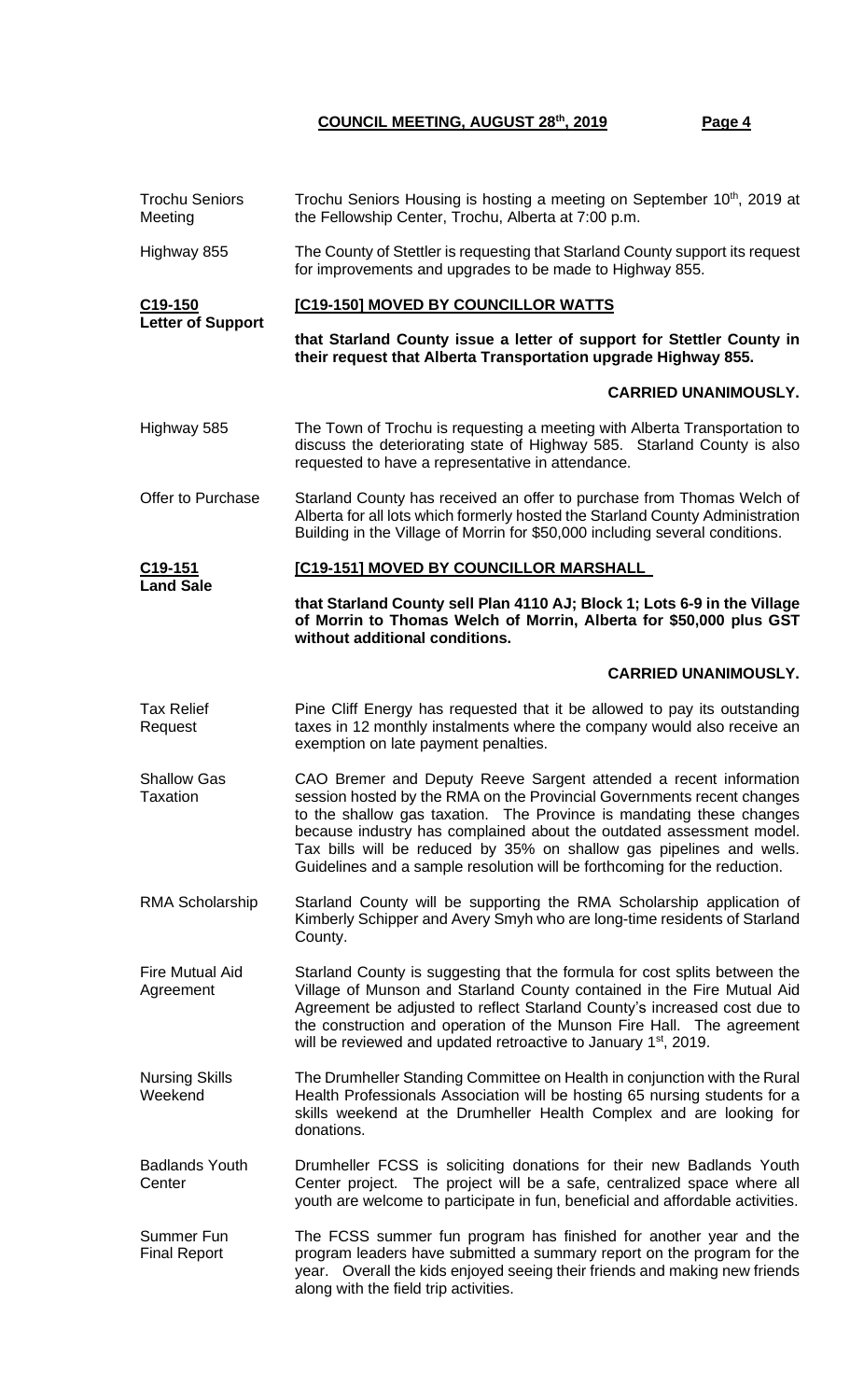**Council** Communications Council Communications: i) Rural Municipalities of Alberta • Contact Newsletter (2 Issues) Accounts Accounts - see prior motion. DRUMHELLER & AREA ASSET DEV CO CK# 49486 5,866.46  **Sub-Total: \$ 5,866.46** RMA TRADE **CK# 49487** 36,285.47  **Sub-Total: \$ 36,285.47** A.H. GRADER SERVICE LTD. CK# 49488 13,818.00 ABACUS DATAGRAPHICS CK# 49489 1,260.00 ACTIVE GLASS 615.97 ADAMS INDUSTRIAL SUPPLIES INC. CK# 49491 1,029.35 ALTAGAS UTILITIES INC. CK# 49492 520.15 ARN'S EQUIPMENT LTD. CK# 49493 963.60 AUTO VALUE PARTS – DRUMHELLER CK# 49494 2,034.48 BARRON, FRANCIS CK# 49495 1,297.00 BATTLE, PRESLEY CK# 49496 600.00 BEARCOM CANADA CORP. CK# 49497 27,727.82 BROWNLEE LLP CK# 49498 300.97 BURT, EDWIN L. CK# 49499 150.00 RECEIVER GENERAL **CK# 49500** 150.00 CAPITAL "I" INDUSTRIES CK# 49501 551.70 CHINOOK PUMPS LTD. CK# 49502 5,253.11 CIMA CANADA INC. CK# 49503 1,236.38 CLEARTECH INDUSTRIES INC. CK# 49504 1,129.80 CRAIGMYLE VOLUNTEER FIRE BRIG CK# 49505 1,000.00 DAVIDSON, DARCY CK# 49506 1,000.00 DELIA UNITED CHURCH CK# 49507 500.00 DIGITAL CONNECTION OFFICE SYS CK# 49508 267.37 DIGITEX CANADA INC. CK# 49509 195.23 DRUM WIRELESS LTD. CK# 49510 246.75 DRUMHELLER SOLID WASTE CK# 49511 769.35 DRUMHELLER CHRYSLER LTD. CK# 49512 484.50 DRUMHELLER EQUIPMENT SALES CK# 49513 371.39 EAST CENTRAL GAS CO-OP LTD. CK# 49514 166.40 ENMAX CK# 49515 7,845.24 FIRE HALL UTILITY CK# 49516 2,100.00 FRESON BROS DRUMHELLER CK# 49517 238.77 FRONTIER CONSTRUCTION PRODUCTS CK# 49518 1,785.00 GANGSTER ENTERPRISES CK# 49519 1,275.75 GLOVER INTERNATIONAL TRUCKS LTD. CK# 49520 23,652.51 HAMELIN, EDITH **CK#** 49521 142.80 HI-WAY 9 EXPRESS LTD. CK# 49522 1,153.02 KIEMELE, LANCE CK# 49523 1,000.00 KUHL TUF WEAR LTD. CK# 49524 289.79 LN LAND DEVELOPMENT TECH CK# 49525 1,819.66 MARSHALL, MURRAY CK# 49526 300.12 MARTIN, KEITH CK# 49527 1,000.00 MICHICHI VOLUNTEER FIRE DEPART CK# 49528 1,000.00 MORRIN COMMUNITY HALL ASSOC CK# 49529 300.00 MORRIN SCHOOL CK# 49530 300.00 NETAGO CK# 49531 319.95 NEW WEST FREIGHTLINER INC-RD CK# 49532 90.89 OLMSTEAD, BRENT CK# 49533 1,000.00 PETERSON AUTO BODY LTD. CK# 49534 664.57 PIONEER RESEARCH CORPORATION CK# 49535 4,277.86 PRINTER WORLD INTERNATIONAL CK# 49536 95.50 PUROLATOR INC. CK# 49537 329.09